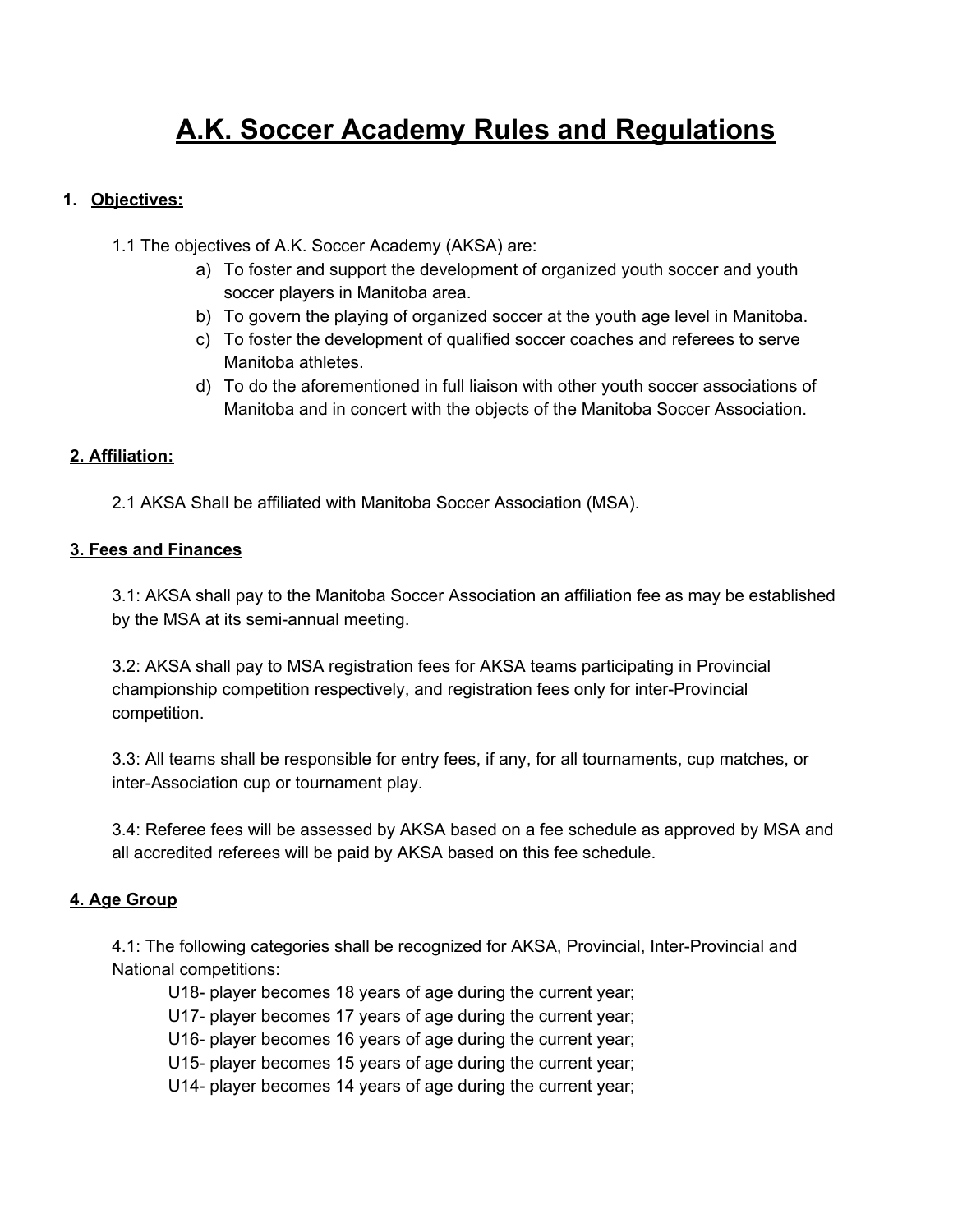U13- player becomes 13 years of age during the current year; U12- player becomes 12 years of age during the current year; U11- player becomes 11 years of age during the current year; U10- player becomes 10 years of age during the current year; U9- player becomes 9 years of age during the current year; U8- player becomes 8 years of age during the current year; U7- player becomes 7 years of age during the current year; U6- player becomes 6 years of age during the current year; and U5- player becomes 5 years of age during the current year.

## **5. Registration**

5.1 All All players must be registered on age appropriate registration forms supplied by AKSA.

5.2 All players must be registered on age appropriate registration forms supplied or approved by MSA for MSA Competitions.

5.3 Proof of age shall be the responsibility of AKSA each year. Discrepancies may result in forfeiture of all games played, involving that player.

5.4 Players conforming to Article 5.1 and 5.2 must be registered 24 hours before league games. This condition also applies to players signing forms to play in a higher age group.

5.5 No team shall have more than 18 registered players at a time, except as provided for in Article 14.9.

## **6. Age Advancement**

6.1 Teams operating more than one team may occasionally utilize the services of a player registered in a lower Division or in a lower Age Division. The following provisions must be met:

- The permission of the coach of the lower Division or Age Division team must be obtained.
- The name of the player from the lower Division or Age Division must appear on the game sheet with appropriate designation.

6.2 A player is allowed five (5) games in a higher age group without registering, in league play. A maximum of three (3) such players will be allowed for any one game.

6.3 No player shall be permitted to advance to a higher age group for league play or championship playoffs unless he/she has been formally registered.

6.4 No player shall be permitted to advance to a higher age group if a team exists at his/her age appropriate category at the level of play, unless assessed otherwise .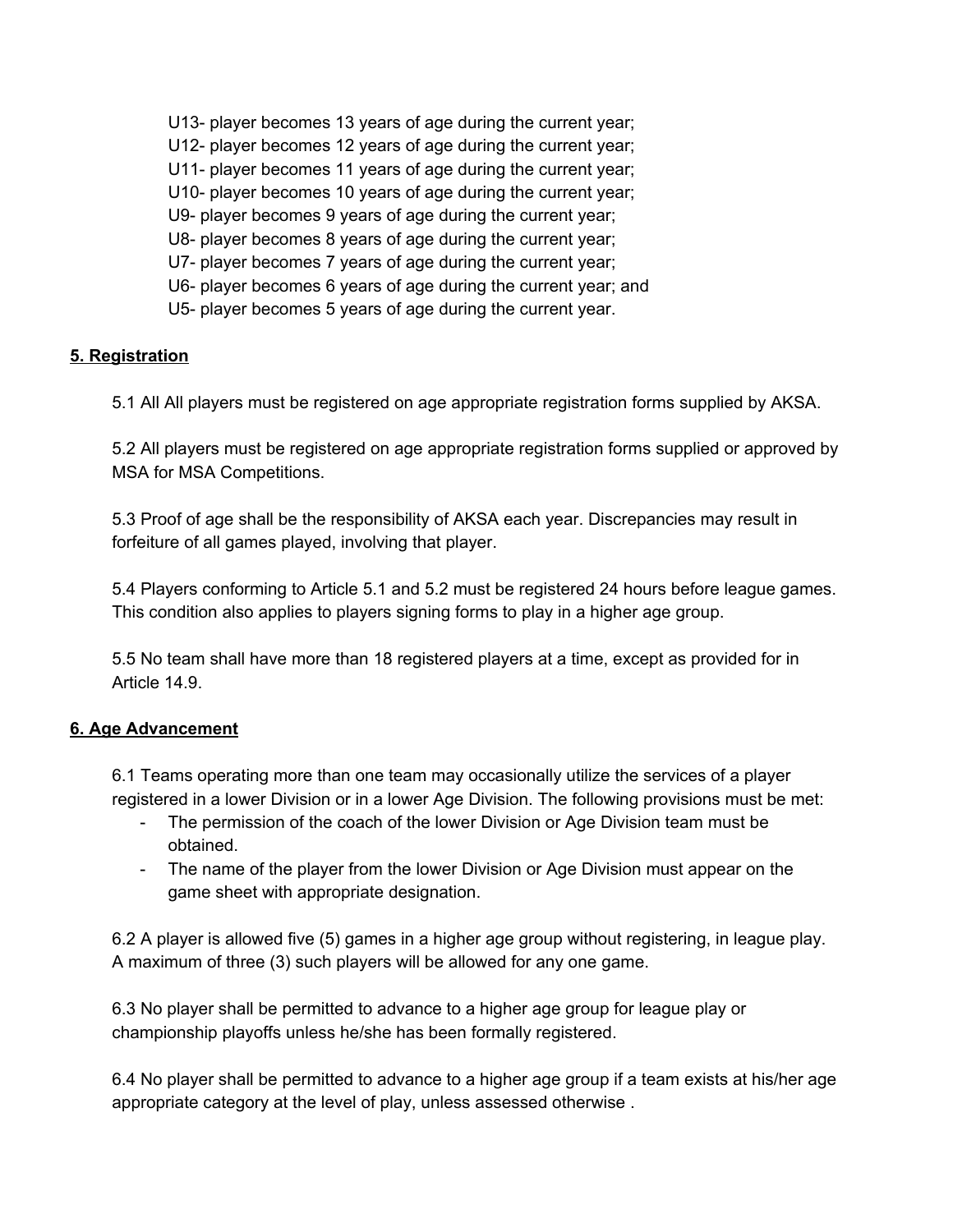6.5 No player, regardless of age, shall be allowed to play in a lower age group than that in which he/she is registered within MSA leagues.

6.6 Players are permissible to play in lower age group within house league if deemed necessary for player development.

## **7. Match Schedules and Regulations**

7.1 AKSA shall be responsible for scheduling games in leagues organized under its immediate jurisdiction, and shall ensure that games arranged by the MSA shall have equal preference.

7.2 All games shall be played as scheduled. Unless the owner of the field has declared a field to be unplayable, the referee shall be the only authority to determine if a game shall be postponed due to weather and/or field conditions. In this event, the convenor shall arrange a new date.

7.3 The team defaulting a game shall lose the game and points, and shall be assessed referees fees for that game, providing the official referee is present at the field. The Executive Committee shall define a defaulted game after details have been presented to AKSA.

7.4 Should a team withdraw from the league, thereby failing to complete its schedule, its entire record shall be declared null and void. All of the Team Bond/Registration Fee will be forfeited.

7.5 All games shall be played in conformance with the C.S.A./MSA Code of Conduct.

#### **8. Substitutions**

8.1 There may be unlimited substitutions in all games. But no more than three (3) substitutions may be made at any one time.

8.2 Outdoor substitutions may only be made with the consent of the referee, during play stoppage, and except for injuries or at kick-off, only the team having possession of the ball may initiate substitutions. The team without possession of the ball may then follow suit.

8.3 Indoor substitutions can be made on the fly. Players must be off the field prior to new player entering, or may result into "too many men" penalty.

8.3 No substitution is allowed to replace a player who has been ordered from the field of play for misconduct.

#### **9. Penalties, Protests and Appeals**

9.1 All games shall be played in conformance with MSA Code of Conduct.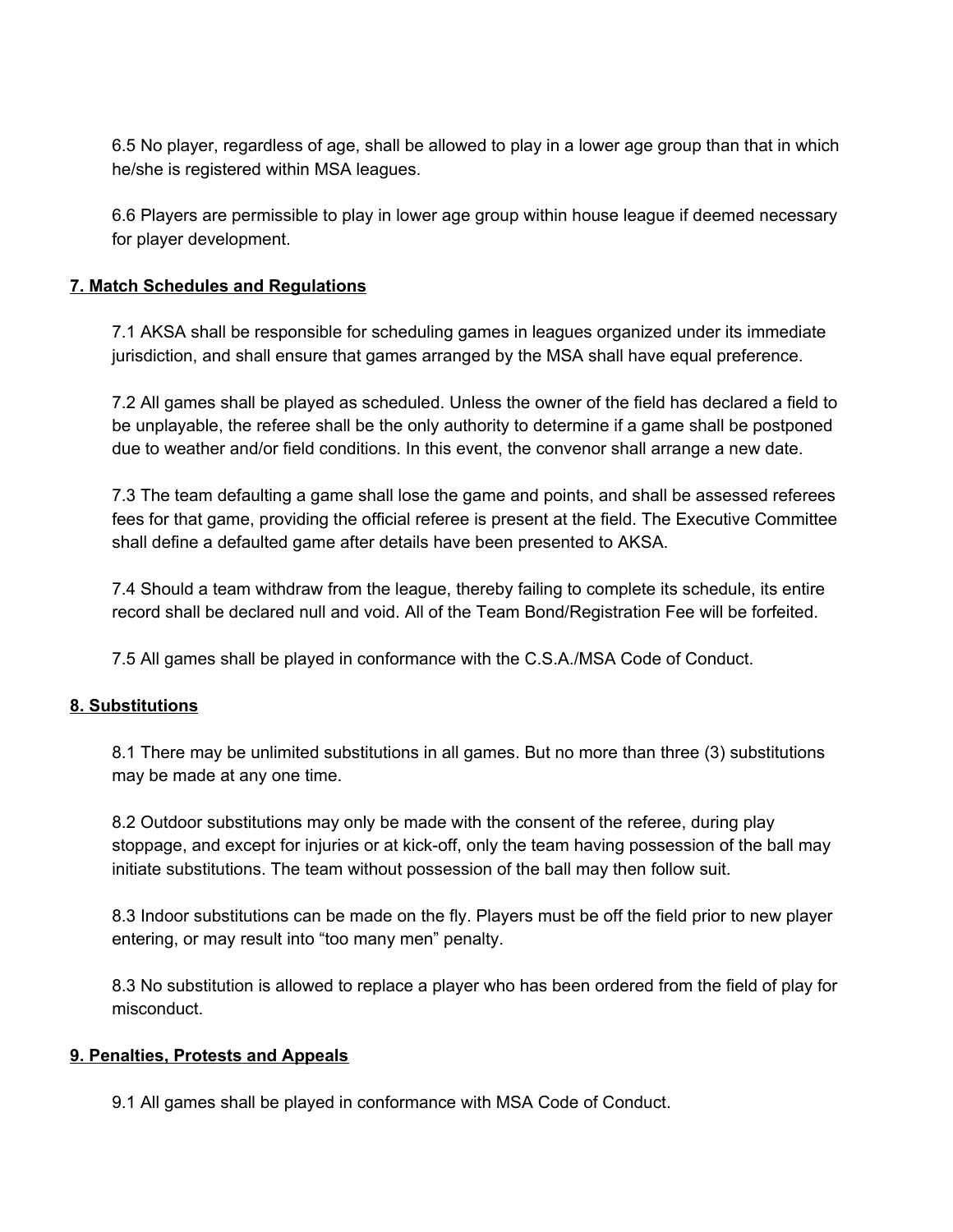9.2 Protests and appeals arising from events associated with games played under auspices of AKSA shall first be dealt with by AKSA discipline committee within seven (7) days, with the right of appeal to the Disciplinarian.

9.3 AKSA Disciplinarian shall administer the MSA Code of Conduct, undertaking hearings and applying the penalties specified herein.

9.4 Teams may be barred from league play of any breach of Article 5.

## **10. General Rules**

10.1 The rules of the game are those of the Canadian Soccer Association (C.S.A. Inc., 1923), current edition. MSA and CSA shall govern and shall take ascendance in that order.

10.2 Each coach or manager must have his certified team players list available at each game. Picture identification cards for players, stamped by the AKSA and shall be available for inspection by the assigned referee. *(Will be acquired once Sanctioned)*

10.3 No games shall be considered an official game unless at least eight (8) players of each team take part at the commencement of the game. Team(s) will be allowed a period of fifteen (15) minutes of "grace time" (5 minutes in mid-week games in the fall) to acquire sufficient players to start the game. At no time may the number of active players on the field of play be fewer than seven (7). The team with fewer than seven (7) players, for whatever reason, will forfeit the game. In this case, the points will be awarded to the remaining team.

For Indoors, no game shall be considered official unless at least four (4) players of each team take part at the commencement of the game. The team with less than four (4) active players on the court of play will forfeit the points.

10.4 Any team playing an ineligible player shall forfeit the game and the points shall be awarded to the opposing team. Such games shall not be replayed. The AKSA Discipline Committee shall deal with any team, coach, other official or parent participating in a scheme that results in a team using an ineligible player.

10.5 If at the end of league play or cup competition two or more teams are tied, the following tie breaking criteria shall be applied:

- a) Wins and losses between or among the tied teams;
- b) Least goals against in games between or among the tied teams;
- c) Most wins in league or round robin play;
- d) Goal difference; goals for minus goals against in round robin play, with a maximum of five (5) goals difference per game;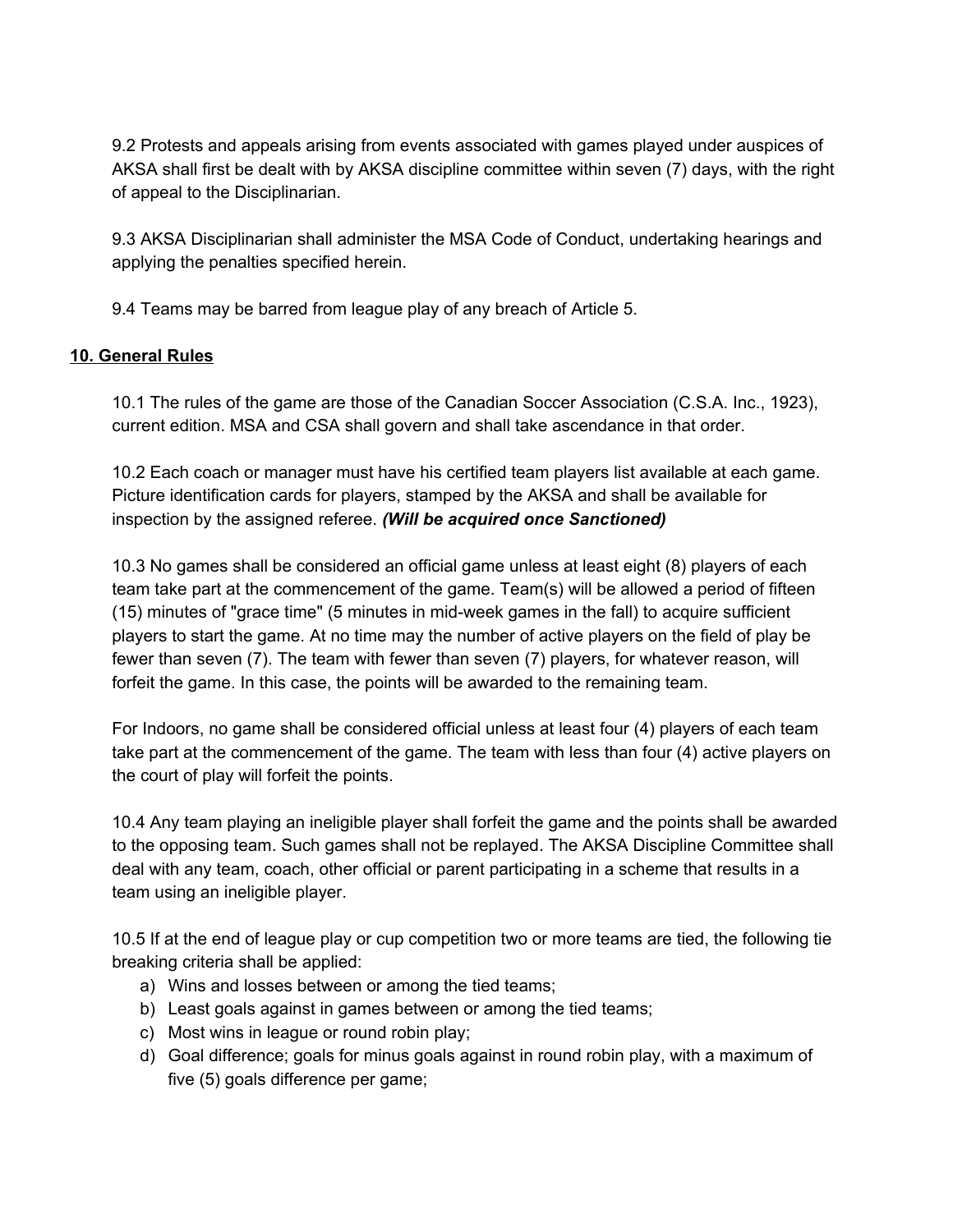e) Goal difference; goals for minus goals against in round robin play, with a maximum of five (5) goals difference per game;

10.6 The AKSA shall provide a match ball, but both teams must have available reserve balls in good condition. The referee has the final decision on the suitability of any ball.

10.7 In case where colours or uniforms are similar, the home team shall change.

10.8 AKSA is responsible for the correct marking of the field and for the provision of corner flags.

10.9 No game shall be considered an official game unless at least two-thirds of the scheduled playing time has been played. In playoff or cup competitions, games will normally be played in their entirety.

10.10 Teams not having an adult of the same gender, will result in the game being cancelled and points awarded to the opponents (grace time will apply as with the players).

## **11. Cup Competitions**

- 11.1 All games shall be played in conformance with the MSA Code of Conduct.
- 11.2 Each age group shall play a spring schedule of not less than 15 games. Points will be awarded 3 points for a win, 1 point for a tie. Tiebreakers in league play or playoff competition will be applied in accordance with Article 11.5.
- 11.3 Cup finals shall be one game. In the event of a tie, teams will play two 10-minute overtime periods followed by a shootout to determine a winner. The "Golden Goal" rule shall be in effect.

#### **12. Trophies and Awards**

- 12.1 Trophies and/or cups awarded by AKSA, are and remain the property of AKSA. Teams winning trophies or cups shall be entitled to retain these until May 1st of the year following. Trophies must be returned to the AKSA President.
- 12.2 Gold and silver medallions may be given to individual players on teams that win their division or cup final. Medallions are to be kept by individual players and not returned to AKSA.
- 12.3 Individual awards to players ie. MVP, Player of the games, Goalie MVP, Top Goal Scorers are to be kept by the individual players and not returned to AKSA.

## **13. Academy Teams**

13.1 AKSA shall register all members with the MSA.